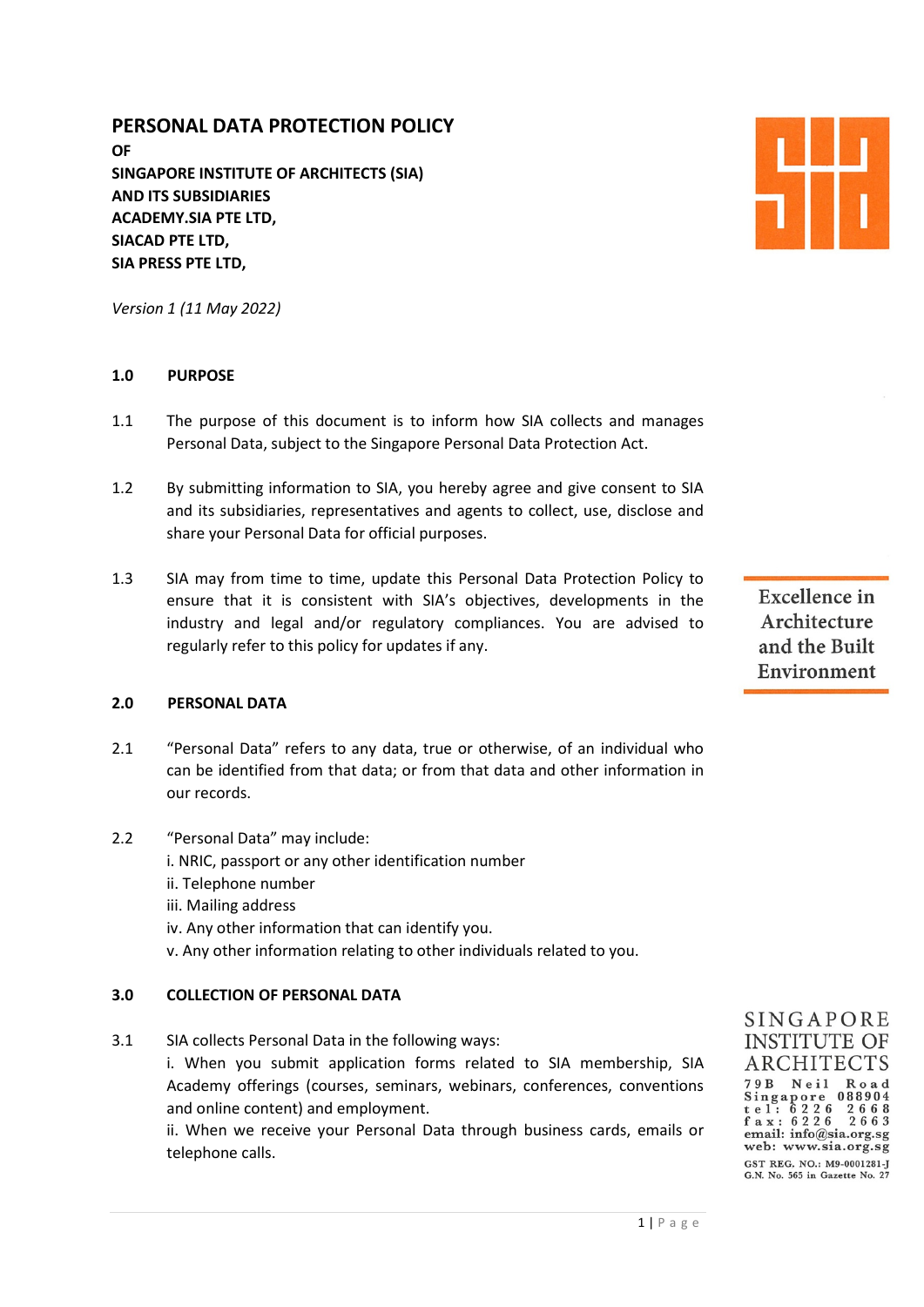- iii. When you request that we contact you using your Personal Data that you have given to us. iv. When you respond to our offers, promotions and initiatives.
- v. When you submit your Personal Data for any other reason not stipulated above.
- 3.2 If you submit Personal Data of a third party (for e.g. spouse, children, parents, referees, acquaintances, etc.), it shall be deemed that you have obtained the consent of such a third party to provide such Personal Data to us.

## 4.0 PURPOSES FOR THE COLLECTION, USE AND DISCLOSURE OF PERSONAL DATA

- 4.1 SIA may collect, use and disclose Personal Data for the following purposes: i. Record keeping.
	- ii. Processing applications for SIA Memberships.
	- iii. Processing submissions for SIA Competitions and other SIA initiatives.

 iv. Processing applications for SIA Academy's offerings ((courses, seminars, webinars, conferences, conventions and online content).

v. Applications of training grants and/or subsidies.

- v. Processing employment-related matters.
- vi. Transmission of marketing and promotional materiials.
- vii. Organising events and initiatives.
- viii. Accounting, billing and auditing purposes.
- ix. Compliance to the law.

 x. Legal purposes, including but not limited to, obtaining legal advice and for dispute resolution.

 xi. Prevention, detection and investigation of any unlawful action such as a crime, fraud, breach and/or misconduct.

 xii. Transmitting Personal Data to third parties engaged by, or in collaboration with, SIA to facilitate any of the aforementioned purposes.

- 4.2 If you have provided us your telephone number, email address and/or any social media link and you have indicated your consent to receiving marketing and promotional materials via the aforementioned means, then SIA may contact you via telephone (including voice mails, texts and other means), email or on our social media platforms with our information regarding our business offerings (including promotions, events, discounts, etc.), announcements, events, news, updates and any other information.
- formation<br>ts, etc.),<br>rrials, you<br>receipt of<br>odate our<br>pmotional<br>2<br>A and its<br>2 | P a g e 4.3 If you wish to withdraw your consent to receive marketing or promotional materials, you must submit a formal withdrawal in writing to our Data Protection Officer. Upon receipt of your withdrawal of consent, we may take up to thirty (30) working dates to update our system. During this period, you may continue to receive marketing and promotional materials during this time.

#### 5.0 DISCLOSURE OF PERSONAL DATA

5.1 SIA may disclose your Personal Data for the purposed listed above, to the following: i. SIA and its subsidiaries, and their employees. ii. Third parties, agents and contractors providing products and services to SIA and its subsidiaries.